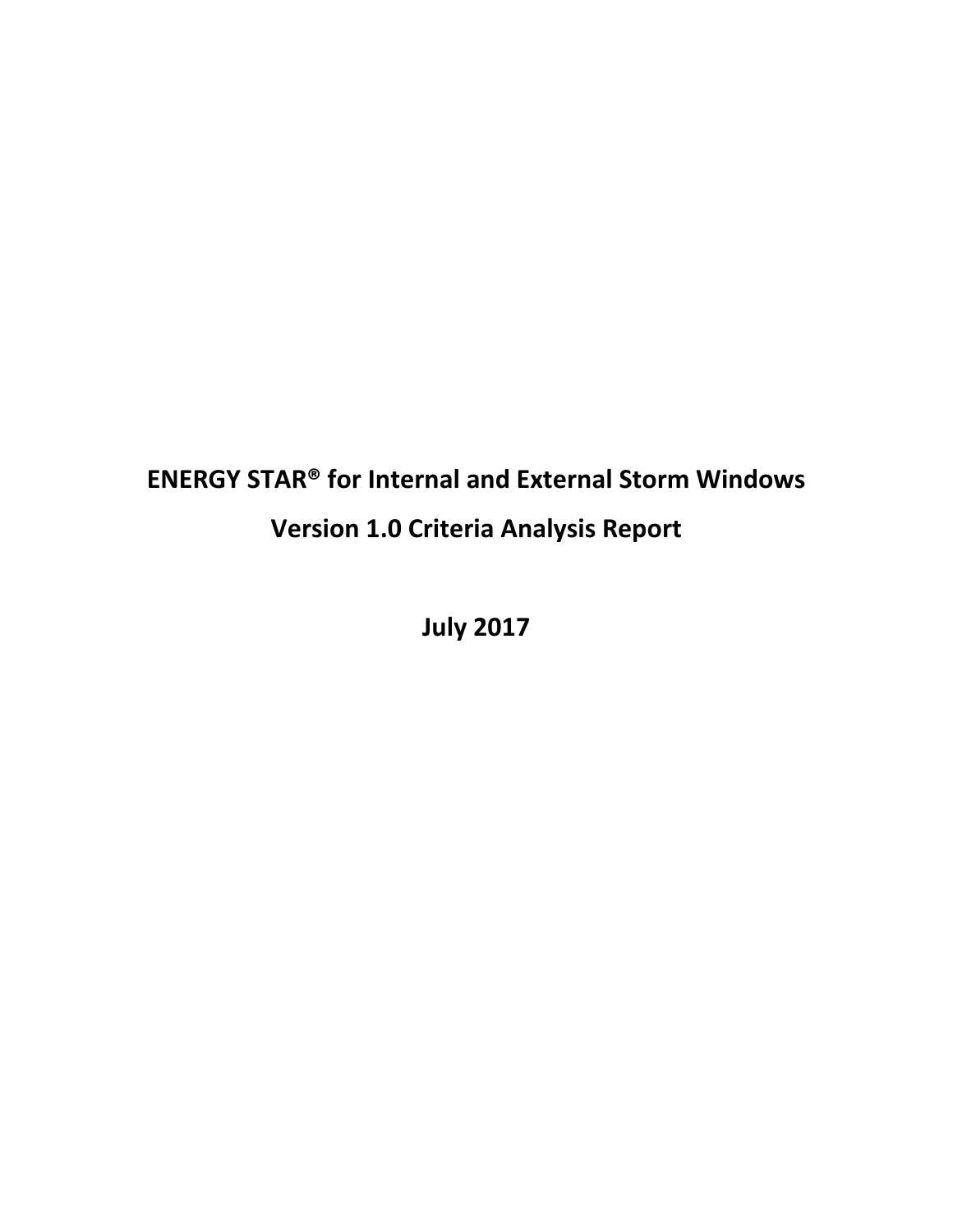### Contents

| a)                                                                                                     |  |
|--------------------------------------------------------------------------------------------------------|--|
|                                                                                                        |  |
|                                                                                                        |  |
|                                                                                                        |  |
| b)                                                                                                     |  |
|                                                                                                        |  |
|                                                                                                        |  |
|                                                                                                        |  |
| Product performance can be maintained or enhanced with increased energy efficiency  11<br>$\mathsf{c}$ |  |
|                                                                                                        |  |
|                                                                                                        |  |
|                                                                                                        |  |
| Product energy consumption and performance can be measured and verified with testing.  12<br>d)        |  |
|                                                                                                        |  |
|                                                                                                        |  |
|                                                                                                        |  |
| Investment in increased energy efficiency can be recovered within reasonable period of time 13<br>e)   |  |
|                                                                                                        |  |
|                                                                                                        |  |
| f)<br>Labeling would effectively differentiate products and be visible for purchasers 15               |  |
|                                                                                                        |  |
|                                                                                                        |  |
| Appendix A: U-factor, SHGC, and VT of Storm Windows over Different Primary Windows  16                 |  |
|                                                                                                        |  |
|                                                                                                        |  |

Note: D+R International provided the technical support for the development of this report on behalf of the U.S. Environmental Protection Agency.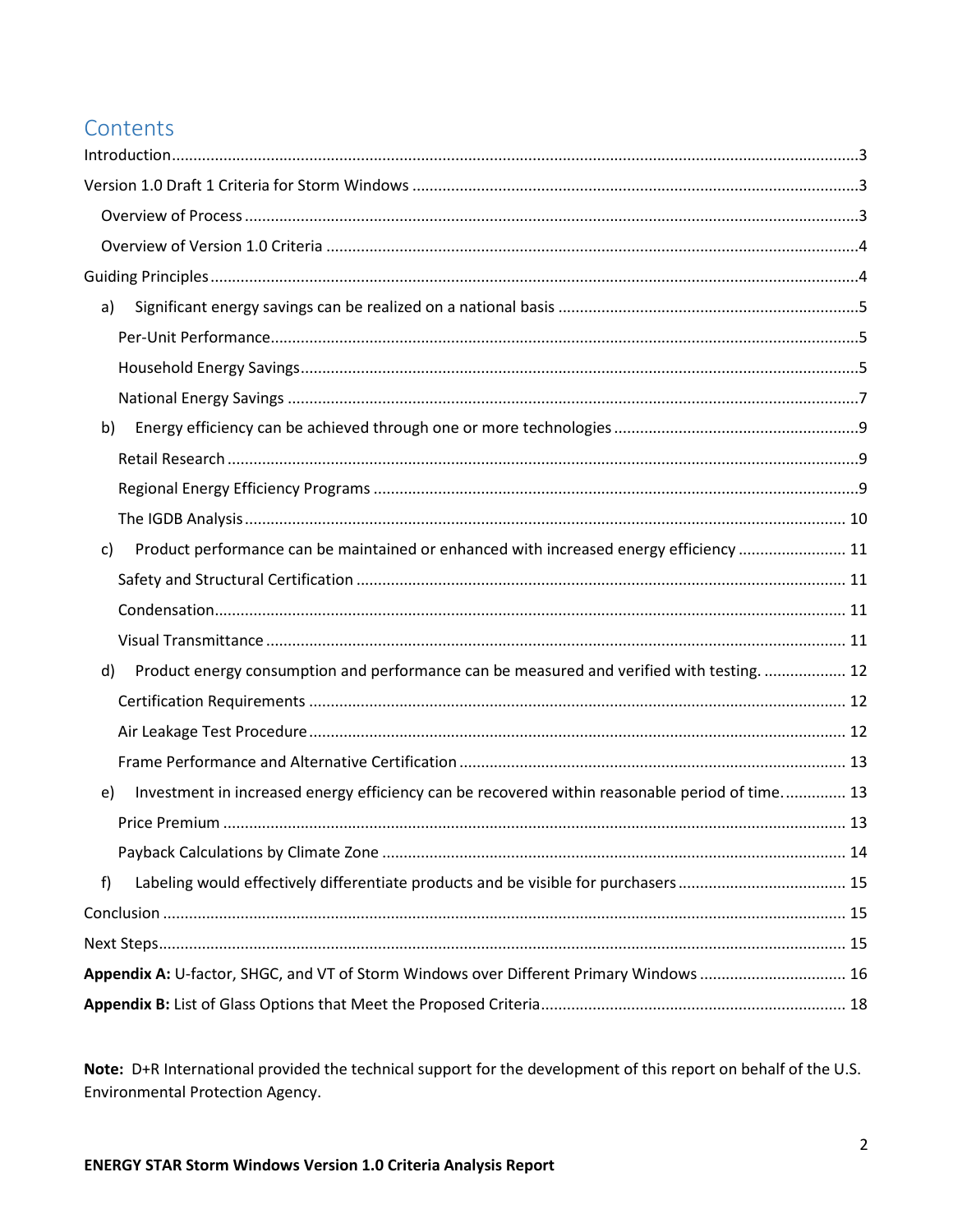### <span id="page-2-0"></span>Introduction

The U.S Environmental Protection Agency (EPA) is pleased to share the Draft 1 Criteria and Analysis Report for the ENERGY STAR Exterior and Interior Storm Windows program.<sup>[1](#page-2-3)</sup> After careful consideration of research, analysis, and stakeholder comments, EPA believes that an ENERGY STAR specification for low-emissivity (low-e) storm windows will help consumers identify energy efficient products and reduce their energy costs. An ENERGY STAR label would also help identify an affordable option for homes where full window replacement may not be possible, such as the following:

- Lower-income households
- Low-rise multi-family households
- Households working with HUD or Weatherization programs
- Households in historic preservation districts

Consumers purchase approximately 8 million storm windows every year, but only about 10% of those products currently use low-e glass. EPA estimates that the Draft 1 Criteria for storm windows have the potential to increase the market share for low-e storm windows up to 50%, saving up to 1.2 trillion Btu (tBtu) per year nationwide.

This report outlines the research and analyses that EPA performed to determine an appropriate set of criteria for this program. EPA appreciates stakeholder feedback it received on the Framework Document and welcomes additional comments on this Criteria Analysis Report. Please submit your comments to [windows@energystar.gov](mailto:windows@energystar.gov) by August 31, 2017.

### <span id="page-2-1"></span>Version 1.0 Draft 1 Criteria for Storm Windows

#### <span id="page-2-2"></span>Overview of Process

A proposed timeline for the specification development process is provided in Table 1. Please note that these are a tentative dates and may change.

| <b>Timeline</b>                                      |                                   |  |  |
|------------------------------------------------------|-----------------------------------|--|--|
| Draft 1 Specification & Criteria and Analysis Report | <b>July 2017</b>                  |  |  |
| Stakeholder Webinar                                  | August 3, 2017                    |  |  |
| <b>Comments Due</b>                                  | August 31, 2017                   |  |  |
| EPA Response to Draft 1 Comments                     | October 2017                      |  |  |
| <b>Final Draft Specifications</b>                    | November 2017                     |  |  |
| EPA Response to Final Draft Comments                 | November - December 2017          |  |  |
| Publish Version 1.0 Requirements                     | December 2017 - January 2018      |  |  |
| Criteria Take Effect                                 | Immediately following publication |  |  |

*Table 1: Tentative Timeline for Specification Development*

<span id="page-2-3"></span> <sup>1</sup> EPA initially used the term "Storm Panels" in the Framework Document. However, EPA received several comments that exterior and interior storm panels are known as "Storm Windows" within the industry. Therefore, EPA will be using the term "Storm Windows" in this report and going forward.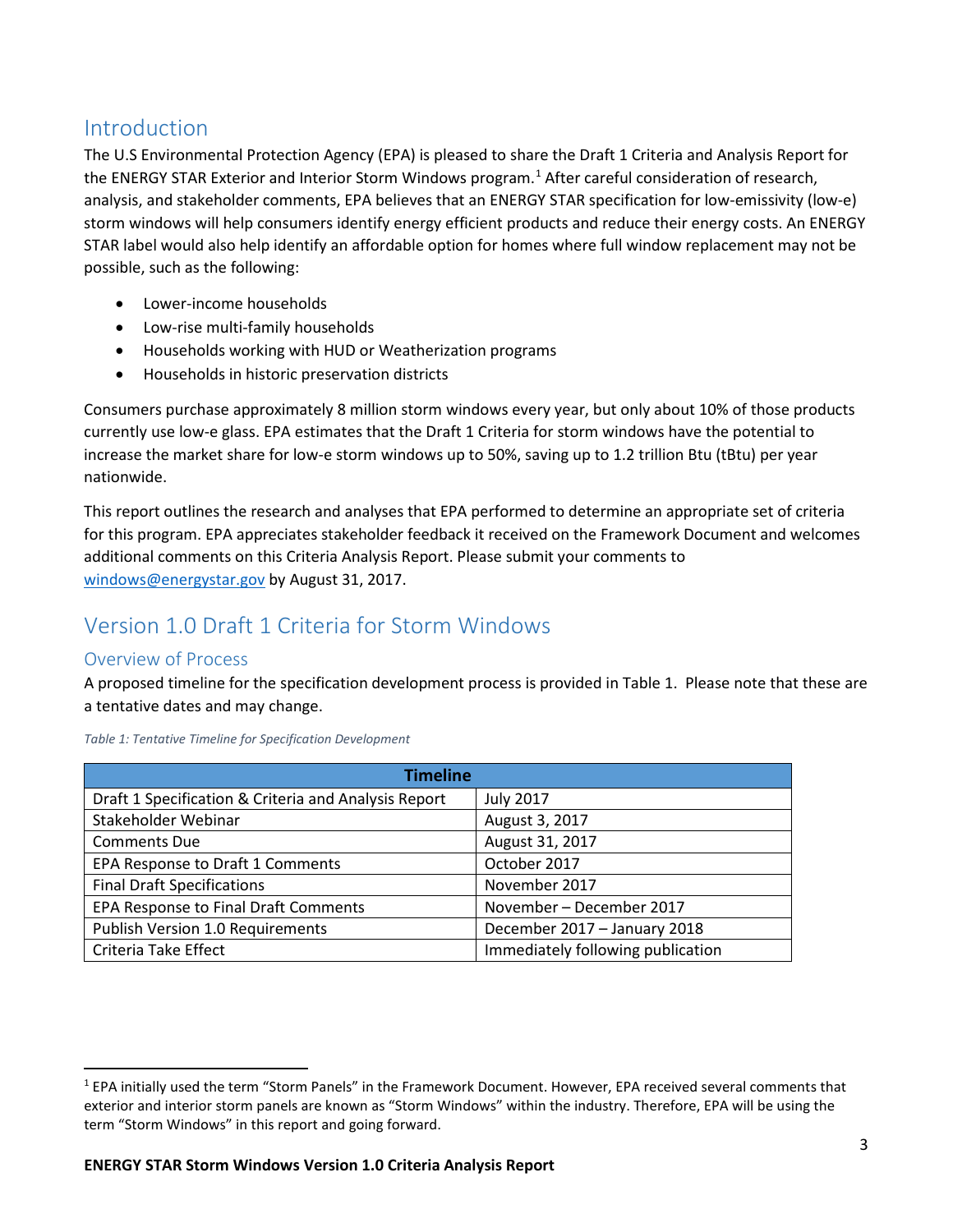### <span id="page-3-0"></span>Overview of Version 1.0 Criteria

The Draft 1 criteria for exterior and interior storm windows are provided in Table 2 and Table 3. Note that EPA has not set criteria for interior storm windows in the Southern/South-Central zone, as research suggests that interior storm windows are not an appropriate application in those Climate Zones. The full Draft 1 specification for Storm Windows is available at

[http://www.energystar.gov/products/spec/exterior\\_and\\_interior\\_storm\\_panels\\_version\\_1\\_0\\_pd.](http://www.energystar.gov/products/spec/exterior_and_interior_storm_panels_version_1_0_pd)

| <b>ENERGY STAR</b>  | <b>Emissivity</b> | <b>Solar Transmission</b> | <b>Air Leakage</b> |
|---------------------|-------------------|---------------------------|--------------------|
| <b>Climate Zone</b> |                   |                           | $(cfm/ft^2)$       |
| <b>Northern</b>     | $\leq 0.22$       | > 0.55                    | $\leq 1.5$         |
| North-Central       | $\leq 0.22$       | ≤ 0.55 or > 0.55          | $\leq 1.5$         |
| South-Central       | $\leq 0.22$       | $\leq 0.55$               | $\leq 1.5$         |
| Southern            | $\leq 0.22$       | $\leq 0.55$               | $\leq 1.5$         |

*Table 2: Draft 1 Criteria for Exterior Storm Windows*

#### *Table 3: Draft 1 Criteria for Interior Storm Windows*

| <b>ENERGY STAR</b><br><b>Climate Zone</b> | <b>Emissivity</b>                                                 | <b>Solar Transmission</b> | <b>Air Leakage</b><br>$(cfm/ft^2)$ |
|-------------------------------------------|-------------------------------------------------------------------|---------------------------|------------------------------------|
| Northern                                  | $\leq 0.22$                                                       | > 0.55                    | $\leq 0.5$                         |
| North-Central                             | $\leq 0.22$                                                       | > 0.55                    | $\leq 0.5$                         |
| South-Central                             | <b>ENERGY STAR certification not available for Interior Storm</b> |                           |                                    |
| Southern                                  | Windows in these zones.                                           |                           |                                    |

### <span id="page-3-1"></span>Guiding Principles

EPA employs six key principles when establishing or revising an ENERGY STAR product performance specification. See the *ENERGY STAR Products Program Strategic Vision and Guiding Principles* at https://www.energystar.gov/ia/partners/prod\_development/downloads/ENERGY\_STAR\_Strategic\_Vision\_and [Guiding\\_Principles.pdf.](https://www.energystar.gov/ia/partners/prod_development/downloads/ENERGY_STAR_Strategic_Vision_and_Guiding_Principles.pdf)

These principles include:

- 1. Significant energy savings can be realized on a national basis.
- 2. Energy efficiency can be achieved through one or more technologies such that qualifying products are broadly available and offered by more than one manufacturer.
- 3. Product performance can be maintained or enhanced with increased energy efficiency.
- 4. Product energy consumption and performance can be measured and verified with testing.
- 5. Purchasers will recover their investment in increased energy efficiency within a reasonable period of time.
- 6. Labeling would effectively differentiate products and be visible for purchasers.

Based on EPA's research and the papers referenced in the Framework Document, the Agency believes that ENERGY STAR certified storm windows would satisfy all of these principles and therefore should be considered for addition to the ENERGY STAR program.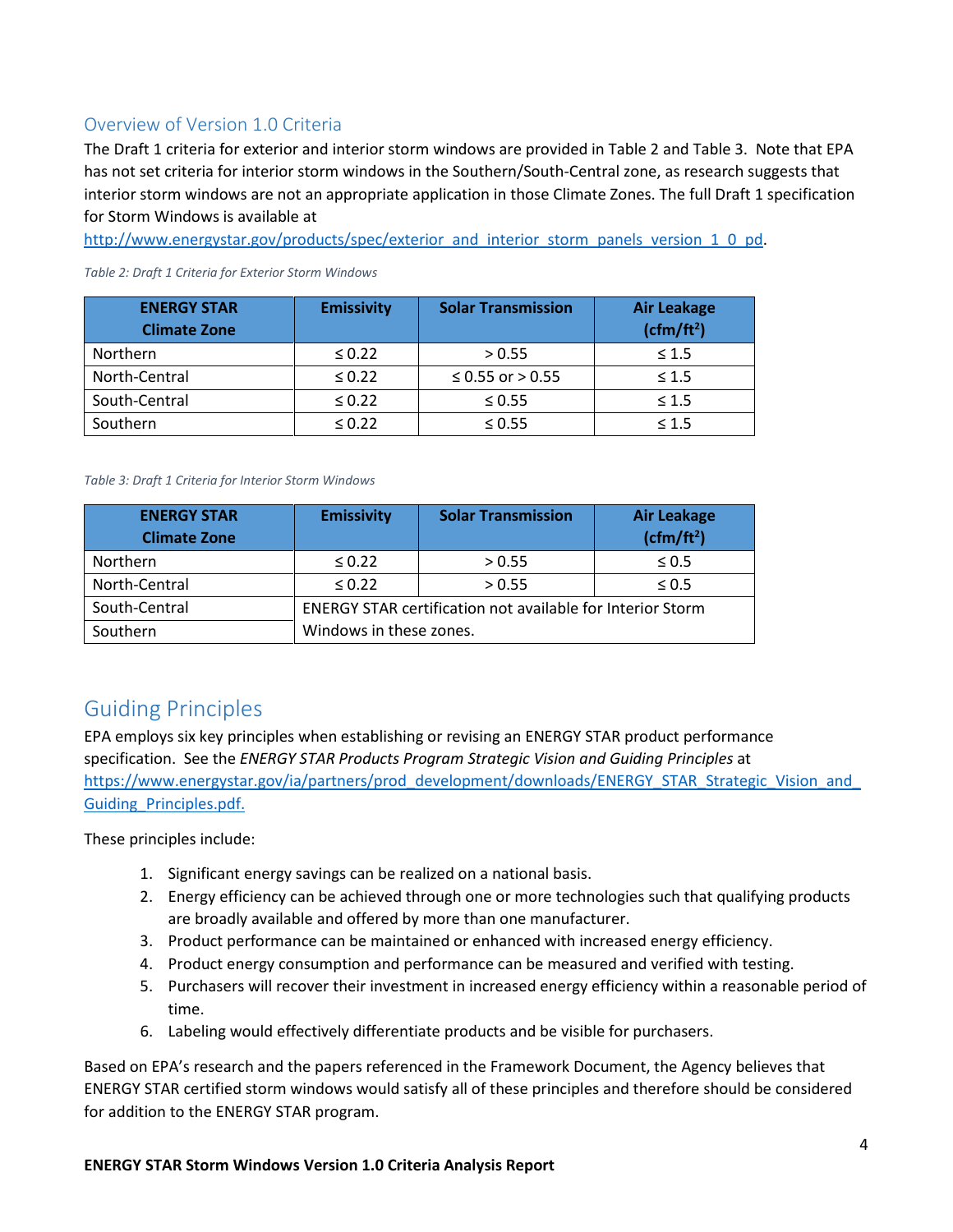### <span id="page-4-0"></span>a) Significant energy savings can be realized on a national basis

EPA estimates that ENERGY STAR certification for storm windows could save up to 1.2 tBtu per year. EPA developed this estimate based on market assessments and energy savings analyses conducted by Pacific Northwest National Laboratories (PNNL) and a review of the historical adoption of low-e technology in primary windows.<sup>[2](#page-4-3)</sup>

#### <span id="page-4-1"></span>Per-Unit Performance

Low-e storm windows save energy by improving the thermal performance of the existing window system in a home. The extent of the performance improvement depends on the properties of the base window, type of storm window (interior or exterior), and the glass properties of the storm window (i.e., solar transmittance and emissivity). PNNL research shows that low-e storm windows can improve the U-factor by 47% to 61% for non-metal primary windows and 5[3](#page-4-4)% to 63% for metal primary windows.<sup>3</sup> See Appendix B for the typical U-factor and solar heat gain coefficient (SHGC) ratings for different types of base windows and details about how clear and low-e storm windows affect the U-factor and SHGC rating.

#### <span id="page-4-2"></span>Household Energy Savings

The household energy savings presented in this report were modeled by PNNL using RESFEN software. RESFEN, which was developed by Lawrence Berkeley National Laboratory (LBNL), is the standard software used for calculating the impact of fenestration products on heating and cooling costs for new and existing residential buildings.

The major inputs and assumptions that PNNL used for its RESFEN modeling can be found in PNNL-24826, "Energy Savings of Low-E Storm Windows and Panels across US Climate Zones," August 2015. PNNL assumed the following glass properties in its analysis:

| <b>Product type</b>                 | <b>IECC Climate Zone</b> | <b>Emissivity</b> | <b>Solar Transmittance</b> |
|-------------------------------------|--------------------------|-------------------|----------------------------|
| Clear glass storm window (baseline) | All                      | 0.84              | 0.86                       |
| Low-e storm window                  | 1, 2, and 3              | 0.15              | 0.50                       |
| Low-e storm window                  | 4, 5, 6, 7, and 8        | 0.15              | 0.69                       |

Based on PNNL's energy savings estimates, EPA calculated the annual site heating and cooling cost savings in each Climate Zone for low-e storm windows when installed over single-pane wood frame, double-pane wood frame, and double-pane metal frame window.<sup>[4](#page-4-5)</sup> Figure 1 shows the annual base energy savings (the impact of installing a low-e storm window over the base window) and air leakage energy savings (additional savings for reducing air leakage) for low-e storm windows in each Climate Zone. The savings range from 10 kBtu/yr/ft<sup>2</sup> to 250 kBtu/yr/ft<sup>2</sup>. Figure 2 shows the annual energy savings per square foot for low-e storm windows compared to clear glass storm windows in each Climate Zone.

<span id="page-4-3"></span> <sup>2</sup> PNNL-22565, "Low-E Storm Windows: Market Assessment and Pathways to Market Transformation," June 2013 and PNNL-24826, "Energy Savings of Low-E Storm Windows and Panels across US Climate Zones," August 2015.

<span id="page-4-4"></span><sup>3</sup> PNNL-24444, "Thermal and Optical Properties of Low-E Storm Windows and Panels," July 2015.

<span id="page-4-5"></span><sup>4</sup> PNNL-24826, "Energy Savings of Low-E Storm Windows and Panels across US Climate Zones," August 2015.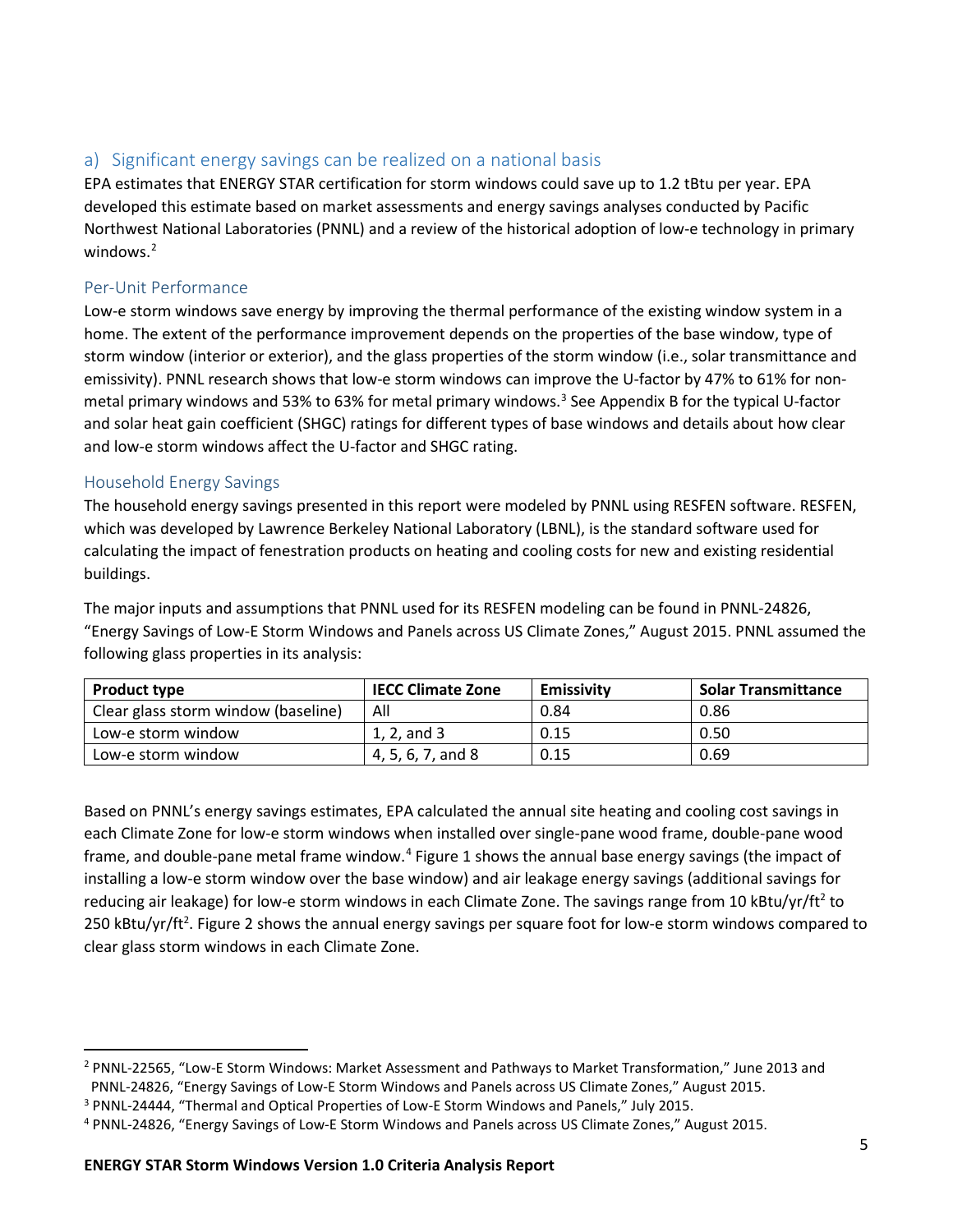



*Figure 2 Annual Energy Savings (kBtu/yr/ft2) for Low-e Storm Windows vs Clear Glass Storm Windows[6](#page-5-1)*



Figure 3 shows that, compared to clear glass storm windows, low-e storm windows can save up to 16,000 kBtu annually per household when installed over single-pane wood windows, up to 12,000 kBtu annually per

<span id="page-5-0"></span> $<sup>5</sup>$  Ibid.</sup>

<span id="page-5-1"></span> $6$  Ibid.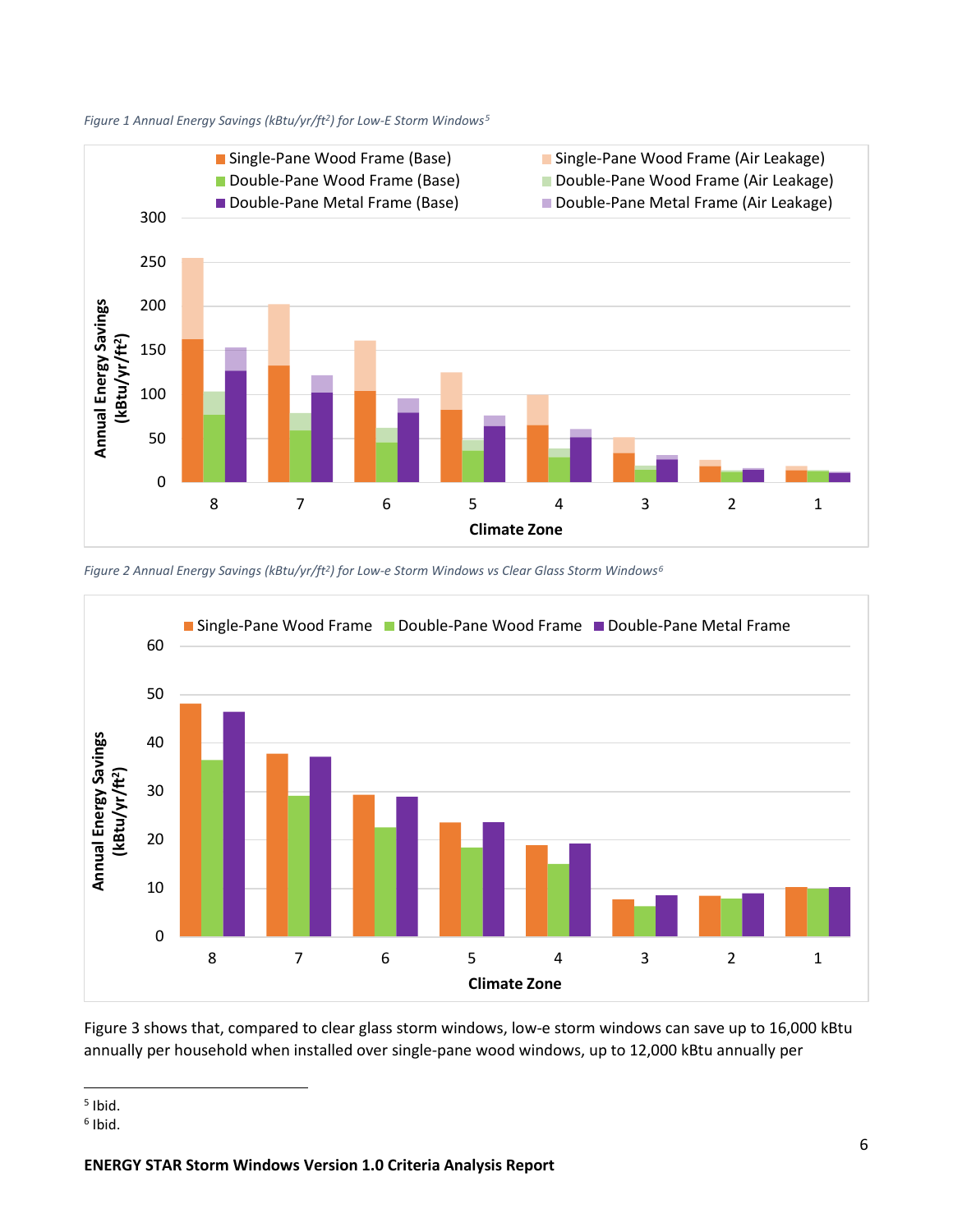household when installed over double-pane wood window, and up to 15,700 kBtu annually per household when installed over double-pane metal windows. EPA calculated the incremental annual household savings based on the difference in the site heating and cooling cost savings between low-e storm windows and clear glass storm windows from PNNL's energy savings estimate. These savings represent the average for new and existing single story (255 ft<sup>2</sup> of glazing area) and two story homes (420 ft<sup>2</sup> of glazing area).



*Figure 3 Annual Household Site Energy Savings for Low-E Storm Windows vs Clear Glass Storm Windows*

#### <span id="page-6-0"></span>National Energy Savings

To calculate the national energy savings for low-e storm windows, EPA used PNNL's estimates that approximately 8 million storm windows are sold in the United States every year (to about 500,000 households), and the current market share for low-e storm windows is approximately 10%. Then, using PNNL's estimate of the distribution of single- and double-pane windows by census division, EPA estimated the number of households that install storm windows every year in each Climate Zone, as shown in Table 4.<sup>[7](#page-6-1)</sup>

*Table 4 Estimated Number of Households that Install Single Pane and Double Pane Storm Windows*

| <b>Estimated Number of Households that Install Storm Windows</b> |        |                               |  |
|------------------------------------------------------------------|--------|-------------------------------|--|
| <b>Single Pane Households</b><br><b>Climate Zone</b>             |        | <b>Double Pane Households</b> |  |
| 8                                                                | 17     | 14                            |  |
| 7                                                                | 3,371  | 4,977                         |  |
| 6                                                                | 23,849 | 36,521                        |  |
| 5                                                                | 75,099 | 117,296                       |  |
| 4                                                                | 70,944 | 65,829                        |  |
| 3                                                                | 45,120 | 15,548                        |  |
| $\mathcal{P}$                                                    | 27,572 | 9,180                         |  |
|                                                                  | 3,577  | 1,084                         |  |

<span id="page-6-1"></span> <sup>7</sup> PNNL-22565, "Low-E Storm Windows: Market Assessment and Pathways to Market Transformation," June 2013.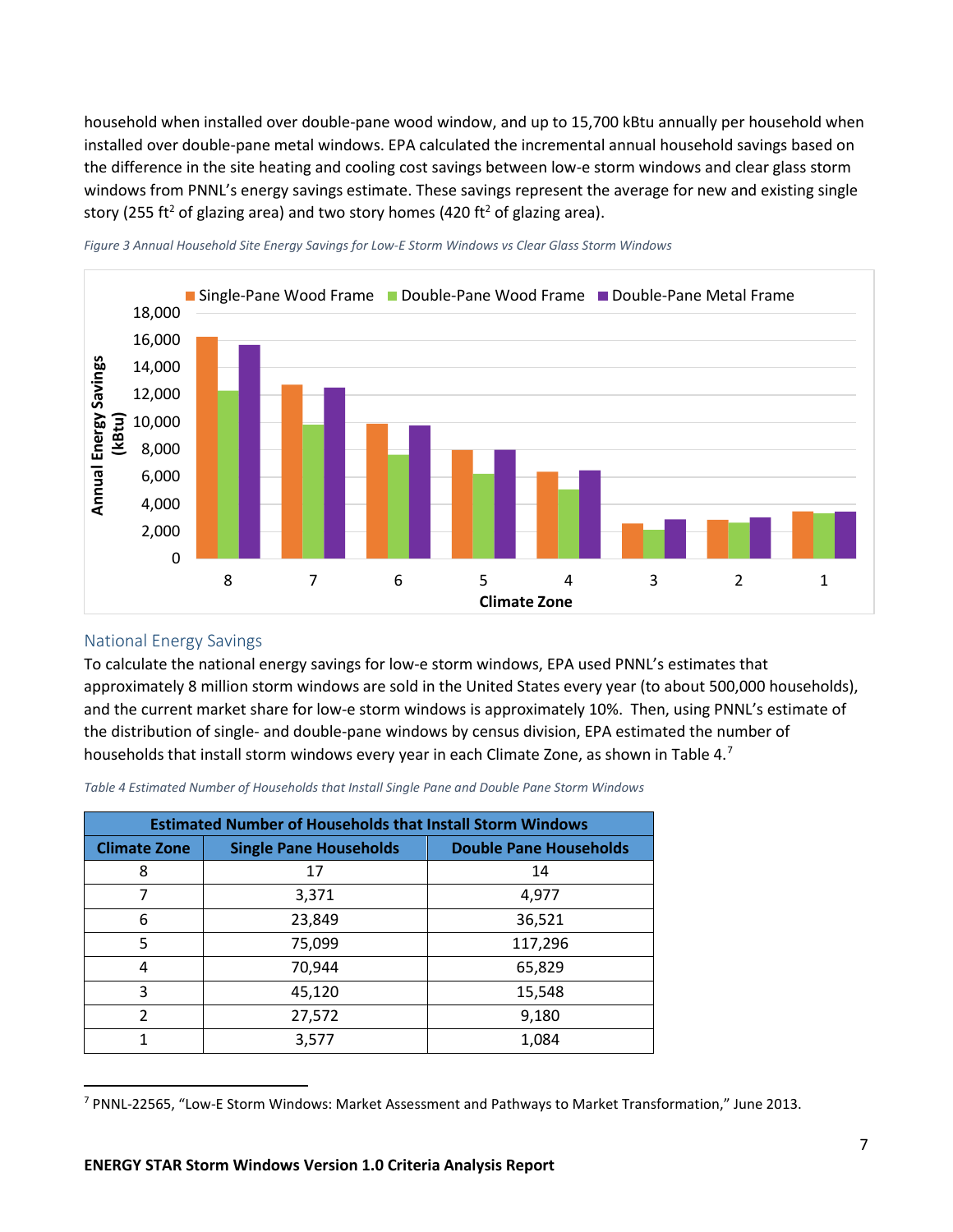Low-e storm windows can potentially save up to 1.2 tBtu per year if the market share for low-e storm windows increases from the current 10% baseline to 50%.<sup>[8](#page-7-0)</sup> According to Ducker International, the market share for primary windows with low-e glass increased following the introduction of an ENERGY STAR specification (from 30% to 80% within 10 years). EPA believes that the market for low-e glass in storm windows may follow a similar trend with the introduction of an ENERGY STAR specification. Figure 4 shows the potential energy savings annually for each Climate Zone based on 50% market share.





Table 5 shows the annual site energy savings for low-e storm windows at 10%, 25%, and 50% market share.

| Low-E Storm Windows<br><b>Market Share</b> | <b>Annual Site Energy</b><br><b>Savings (tBtu)</b> | <b>Savings over Baseline</b><br>(tBtu) |
|--------------------------------------------|----------------------------------------------------|----------------------------------------|
| 10% (Baseline)                             | 0.299                                              |                                        |
| 25%                                        | 0.749                                              | 0.450                                  |
| 50%                                        | 1.499                                              | 1.200                                  |

<span id="page-7-0"></span> <sup>8</sup> Value based on savings over clear glass storm windows.

<span id="page-7-1"></span><sup>&</sup>lt;sup>9</sup> Figure based on savings over clear glass storm windows, assuming 50% low-e market share minus baseline savings. Savings for Climate Zones  $1 - 3$  based on low solar transmittance glass.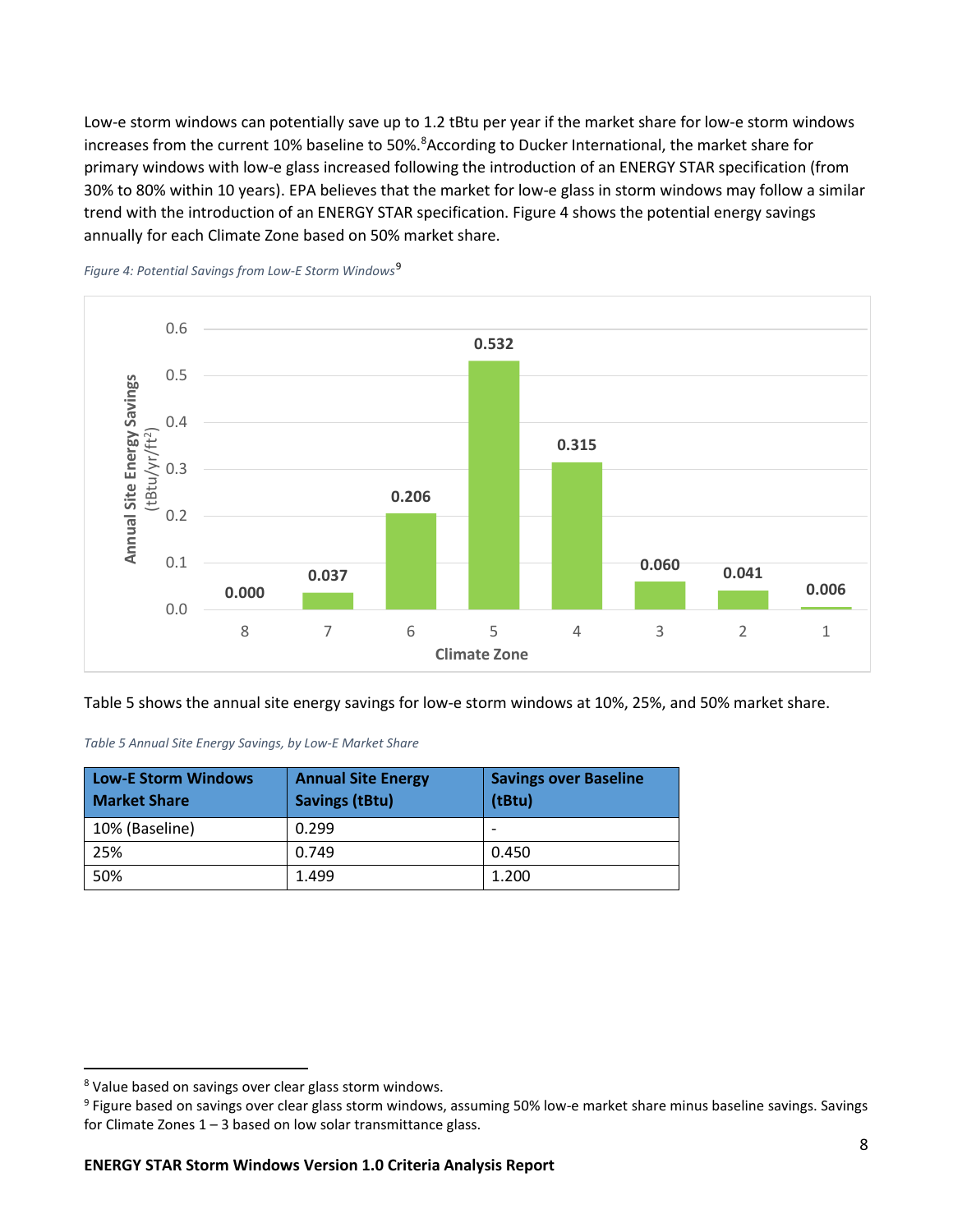### <span id="page-8-0"></span>b) Energy efficiency can be achieved through one or more technologies

EPA conducted online retail research, evaluated regional energy efficiency programs, and analyzed the International Glazing Database (IGDB) to determine whether the proposed ENERGY STAR criteria can be met through one or more technologies, that qualifying products are broadly available in different parts of the United States, and that the criteria will not favor any one manufacturer over others. The following factors were considered and evaluated in this research:

- Number of manufacturers that make low-e glass with pyrolytic coatings that meet the criteria
- Availability, variety, and cost-competitiveness of storm windows in the market
- Proprietary or exclusive nature of any technologies in use
- Influence of regional energy efficiency programs

#### <span id="page-8-1"></span>Retail Research

To determine the availability of storm windows in the U.S. market, EPA researched the price and availability of aluminum frame, double-hung interior and exterior storm windows sold online by "big-box" home improvement chains (The Home Depot, Lowe's Home Improvement, and Menards). To assess regional availability, EPA searched for products using ZIP codes from 6 major U.S. cities: Boston, MA; Miami, FL; Madison, WI; San Francisco, CA; Fort Collins, CO; and St. Louis, MO.

EPA found 121 different storm window products, 88 of which were identified as low-e storm windows. Product variations included different brands, operator types, and sizes. Both clear glass and low-e storm windows were available in each location. Most low-e storm windows were advertised as having both interior and exterior options available. EPA concluded from the retail research that low-e storm windows are widely available in the market for consumers to purchase.

#### <span id="page-8-2"></span>Regional Energy Efficiency Programs

When evaluating potential ENERGY STAR specifications, EPA often considers the market influence of criteria from other energy efficiency programs. The Regional Technical Forum (RTF), an administrative body serving the Northwest states of Idaho, Montana, Oregon, and Washington, determines criteria that utilities and other programs may use for a variety of energy efficiency measures, including low-e storm windows. The current RTF criteria for low-e storm windows are:

- Emissivity ≤ 0.22
- Solar transmittance > 0.55
- Opening type same as existing prime window
- Storm window is permanently installed
- Low-e coating facing toward the interior of the house
- If metal frame prime window, storm window frame is not in direct contact with the prime window  $frame<sup>10</sup>$  $frame<sup>10</sup>$  $frame<sup>10</sup>$

By proposing criteria for emissivity and solar transmittance that match the RTF criteria, EPA believes that ENERGY STAR will help to reinforce existing market signals and ensure that qualifying products are broadly available. ENERGY STAR certification will help to promote these better-performing products and create an easier way to identify products that are eligible for incentives.

<span id="page-8-3"></span> $10$  Regional Technical Forum. Residential, Single Family Weatherization, Version 3.6. https://rtf.nwcouncil.org/measure/single-family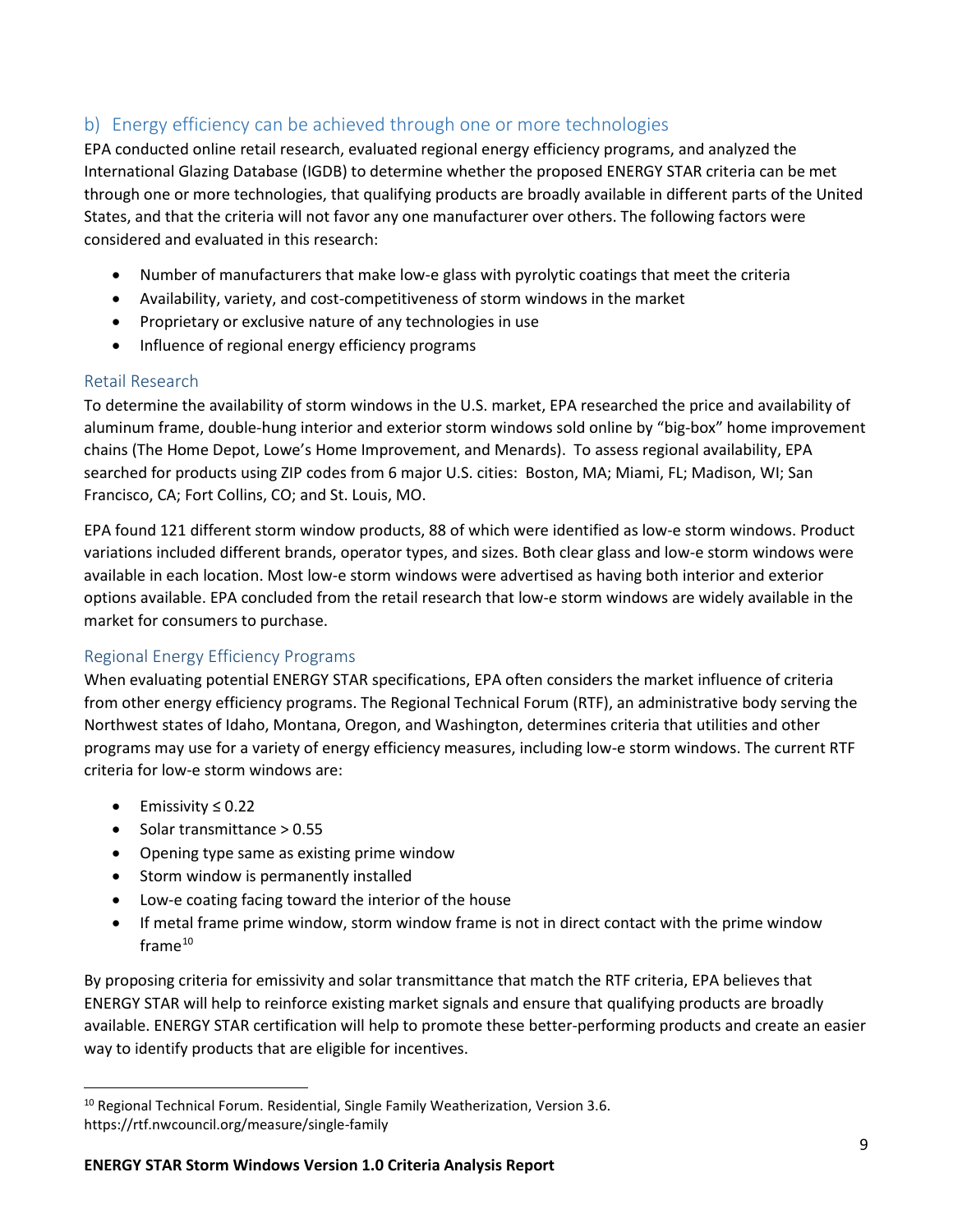EPA also considered the design and installation requirements specified by the RTF. The RTF requires permanent installation because weatherization programs confirm installations on-site, but such a requirement does not apply to the ENERGY STAR program. Similarly, the requirement that the low-e coating face the interior of the house would not apply for interior storm windows. Instead, EPA has proposed requiring installation instructions that provide guidance on operator type and thermal breaks. This approach is similar to the installation instructions successfully used in the ENERGY STAR Windows, Doors, and Skylights program.

#### <span id="page-9-0"></span>The IGDB Analysis

The IGDB is a collection of optical data for glazing products that is maintained by LBNL, with support from the U.S. Department of Energy (DOE). EPA analyzed the IGDB database V52.0 to understand the different glass options available in the market at different performance levels.

Using the RTF as guidance, EPA confirmed that an emissivity of 0.22 and below encompasses better-performing low-e glass options used in storm window applications. Clear glass has an average emissivity of 0.84, and the small number of specialty glazing types with emissivity between 0.84 and 0.22 are not intended for storm window applications. EPA analyzed the number of distinct glass options available at 0.22 emissivity and below, but excluded low-e coatings that cannot be used with exposed surfaces and laminated coatings, as such products are not typically used for storm windows. EPA also excluded variations of the same glass product, such as different thicknesses and tints. See Table 6 for results of this analysis.

|                   | <b>Solar Transmittance &gt; 0.55</b> |                         | Solar Transmittance ≤ 0.55 |                  |  |
|-------------------|--------------------------------------|-------------------------|----------------------------|------------------|--|
|                   | <b>Northern Zone</b>                 |                         | <b>Southern Zone</b>       |                  |  |
|                   | <b>Number of</b>                     | <b>Number of</b>        | <b>Number of</b>           | <b>Number of</b> |  |
| <b>Emissivity</b> | glass options                        | manufacturers           | glass options              | manufacturers    |  |
| $\leq 0.22$       | 12                                   | 5                       | 17                         | 4                |  |
| $\leq 0.21$       | 12                                   | 5                       | 17                         | 4                |  |
| $\leq 0.20$       | 11                                   | 5                       | 16                         | 4                |  |
| $\leq 0.19$       | 8                                    | 4                       | 16                         | 4                |  |
| $\leq 0.18$       | 7                                    | 4                       | 16                         | 4                |  |
| $\leq 0.17$       | 7                                    | 4                       | 16                         | 4                |  |
| $\leq 0.16$       | 7                                    | 4                       | 13                         | 4                |  |
| $\leq 0.15$       | 5                                    | $\overline{\mathbf{c}}$ | 11                         | 3                |  |
| $\leq 0.14$       | 0                                    |                         |                            |                  |  |

*Table 6: IGDB Analysis*

EPA found that there are at least 12 glass options available from 5 manufacturers that would qualify for the proposed Northern Zone criteria, and 17 glass options from 4 manufacturers that would qualify for the proposed Southern Zone criteria. Based on these results, EPA concluded that the proposed criteria for storm windows are technologically feasible. In addition, EPA concluded that an emissivity of 0.15 (as assumed in the energy modeling) would eliminate otherwise viable low-e options that are currently available in the market. See [Appendix A](#page-14-3) for the full list of glass options that meet the proposed criteria.

Note that EPA is providing this information to confirm that there are glass options available in the market from more than one manufacturer that can meet the proposed criteria. Storm windows manufacturers may use any glass option that is listed in the IGDB, and EPA does not promote the use of any one of these glass options over others that also meet the proposed criteria.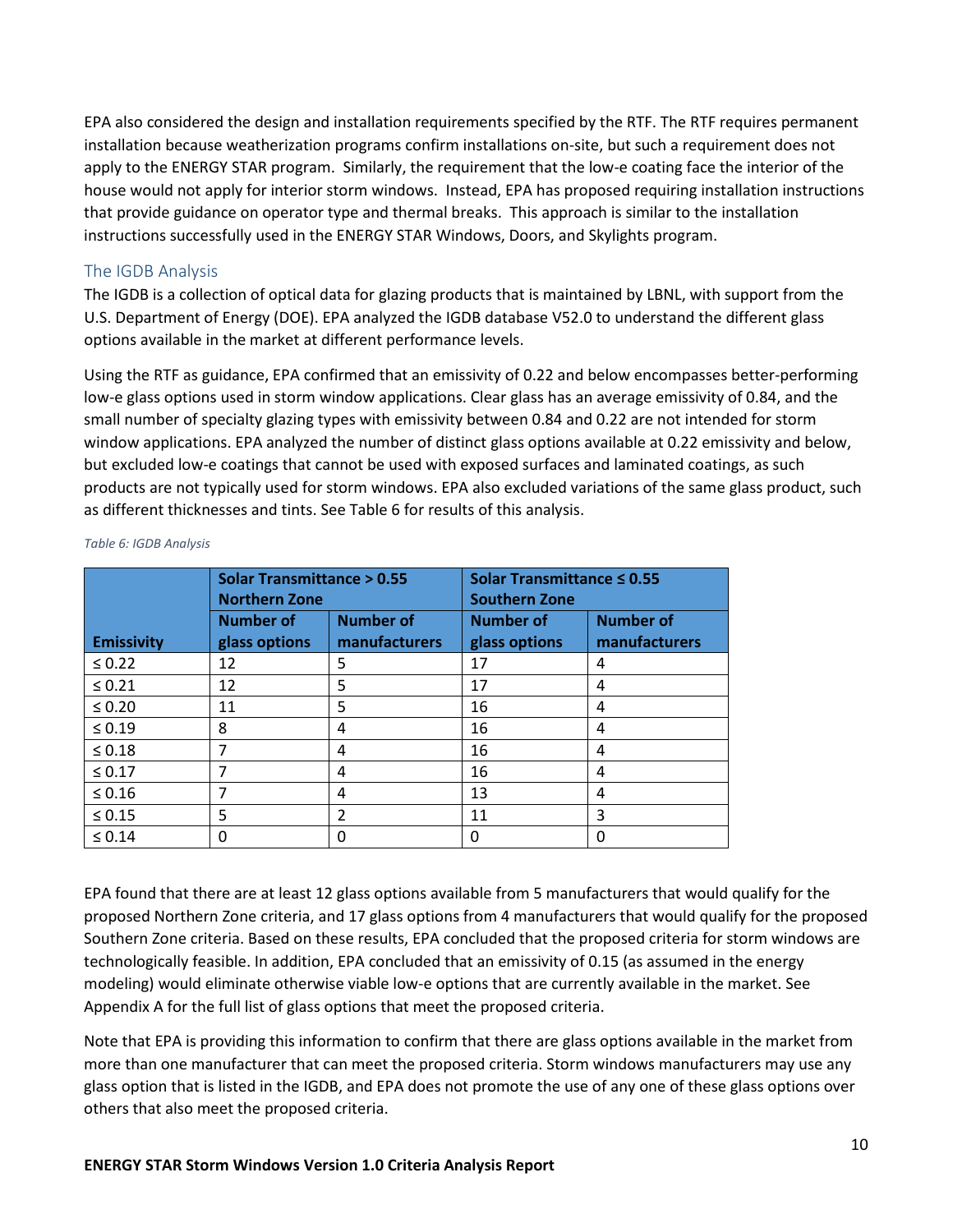### <span id="page-10-0"></span>c) Product performance can be maintained or enhanced with increased energy efficiency

When creating specifications for a new product category, EPA determines whether increased energy efficiency will maintain or enhance the performance of the product beyond simply energy performance. In response to stakeholder comments on the Framework Document, EPA has investigated three issues related to product performance in greater depth – product safety, condensation, and visual transmittance.

#### <span id="page-10-1"></span>Safety and Structural Certification

One commenter suggested that ENERGY STAR storm windows should be certified and labeled according to the North American Fenestration Standard (NAFS) to do the following:

- Ensure consistent, quality products
- Ensure proper glass strength in accordance with ASTM E1300
- Establish maximum air leakage criteria that align with NAFS for both interior and exterior windows

In this product category, EPA is reluctant to assign product design requirements that do not directly affect the energy performance of the product, are not widely used, and may increase product cost. However, EPA is proposing air leakage requirements in Draft 1 because air leakage performance is directly related to energy performance. As discussed below, EPA is proposing the Attachments Energy Rating Council's AERC 1.2 as the test procedure for air leakage. EPA will accept NAFS certification (as well as other third-party certifications) for compliance with the air leakage requirement provided such certification uses the AERC 1.2 test procedure or a demonstrated equivalent.

Another commenter raised concerns regarding consumer safety and provided EPA with injury data showing 56 injuries over a 10-year period related to storm window breakage in the Consumer Product Safety Commission (CPSC) – National Electronic Injury Surveillance System's (NEISS) sample of 100 hospitals. After carefully analyzing the injury data, EPA found that 55 of the 56 cited injuries related to storm windows had a disposition of '1' (the lowest possible severity) on a scale of 1-9, which indicates that the patient was examined and released with or without treatment. The remaining case had a disposition of '2', which indicated that the patient was treated and transferred to another hospital. There was also no indication that the injuries were related specifically to low-e glass. Thus, EPA concludes that storm windows in general pose a very minimal safety risk to consumers, and there is little evidence to suggest that low-e storm windows pose any greater risk.

An important distinction is when storm windows are installed in regions where local building codes require safety glazing or other measures, such as in storm-prone regions. To address this issue, the Draft 1 proposal requires that manufacturers include a reference in their installation instructions to following safety requirements in local building codes.

#### <span id="page-10-2"></span>Condensation

EPA also received comments on the Framework Document indicating that storm windows can create condensation problems as a function of the air tightness of the storm window and primary window. To mitigate the potential for condensation issues, EPA is proposing that weep holes or other moisture management technologies be required for exterior storm windows. The proposed air leakage requirement for exterior storm windows will allow a limited amount of air leakage through weep holes.

#### <span id="page-10-3"></span>Visual Transmittance

Some commenters noted that there may be a negative impact on visual transmittance if a consumer adds low-SHGC storm windows to low-SHGC windows. While EPA agrees that consumers may not be aware of the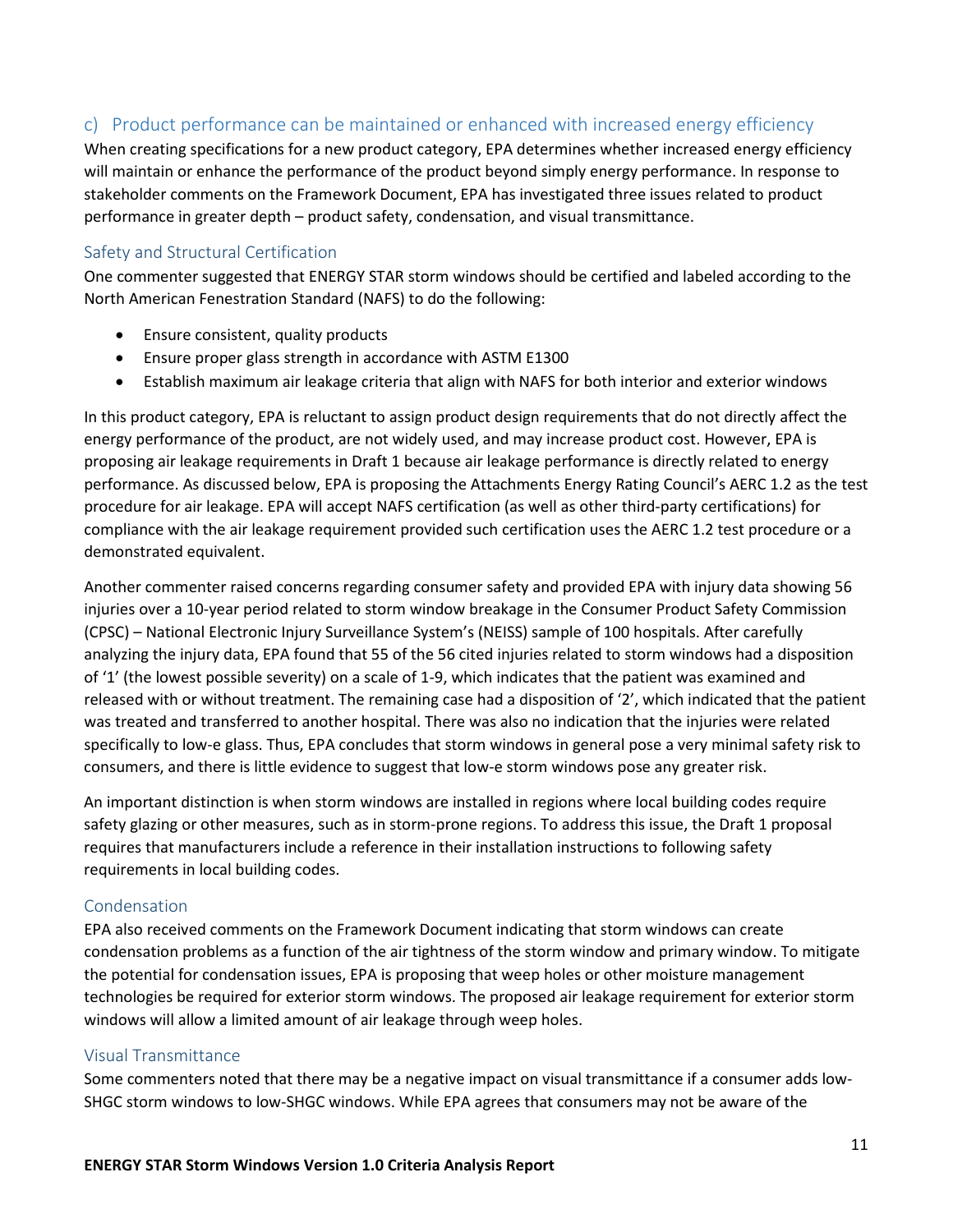potential impact on visual transmittance, this does not necessarily indicate that requirements related to visual transmittance should be included in the specification. In fact, some consumers may prefer products with a lower visible transmittance to reduce glare. To address potential issues related to visual transmittance, EPA will provide information on the ENERGY STAR website about low visual transmittance from two layers of low-e glass to educate consumers.

### <span id="page-11-0"></span>d) Product energy consumption and performance can be measured and verified with testing.

EPA has proposed a specification based on emissivity, solar transmittance, and air leakage. Emissivity and solar transmittance are glass-only properties, and these metrics would directly distinguish higher-performing storm windows from conventional storm windows. Air leakage for storm windows can be assessed through a modification to the ASTM E283 test procedure described below.

#### <span id="page-11-1"></span>Certification Requirements

EPA will use its standard process to solicit eligible organizations to test and certify ENERGY STAR storm windows. Interested organizations will be asked to submit certification and verification procedures to EPA, and EPA will review the submissions and approve organizations to act as certification bodies. More information on this process will be forthcoming.

Storm window manufacturers will be required to submit applications to approved certification bodies for each model that they wish to have certified as ENERGY STAR. The certification body may confirm that the product meets requirements for emissivity, solar transmittance, and air leakage either through direct testing or review of test results from an accredited third party. The certification body will then submit certified products to EPA to be listed on the ENERGY STAR website. Once approved, these products are considered to be ENERGY STAR certified and can be labeled according to the program requirements.

#### <span id="page-11-2"></span>Air Leakage Test Procedure

EPA is proposing that air leakage be measured in accordance with AERC 1.2 test procedure "Physical Test Methods for Measuring Energy Performance Properties of Fenestration Attachments." AERC 1.2 specifies testing the storm window product installed over a calibrated test panel in accordance with ASTM E283 at a design pressure of 75 Pa (1.57 psf) applied to the exterior side of the test assembly. The test panel is calibrated to a baseline window air leakage of 2.0 cfm/ft<sup>2</sup> to represent an old existing window. AERC 1.2 also requires that the storm window be installed according to manufacturer instructions, with no special sealing that would not be part of a normal product installation. The test procedure allows the use of retaining clips or brackets while under pressure for storm windows that are not permanently attached to the baseline window frame, as long as they do not affect the air leakage.

AERC found that testing storm window products with this method yielded an air leakage of approximately 1.3 cfm/ft<sup>2</sup> for exterior operable products and 0.4 cfm/ft<sup>2</sup> for interior operable products. EPA is proposing air leakage requirements of  $\leq 1.5$  and  $\leq 0.5$  cfm/ft<sup>2</sup>, respectively, to allow for reasonable variability in product performance. [11](#page-11-3)

<span id="page-11-3"></span> <sup>11</sup> See "AERC - Air Leakage Charts – May 2017" at [https://www.energystar.gov/products/spec/exterior\\_and\\_interior\\_storm\\_panels\\_version\\_1\\_0\\_pd](https://www.energystar.gov/products/spec/exterior_and_interior_storm_panels_version_1_0_pd)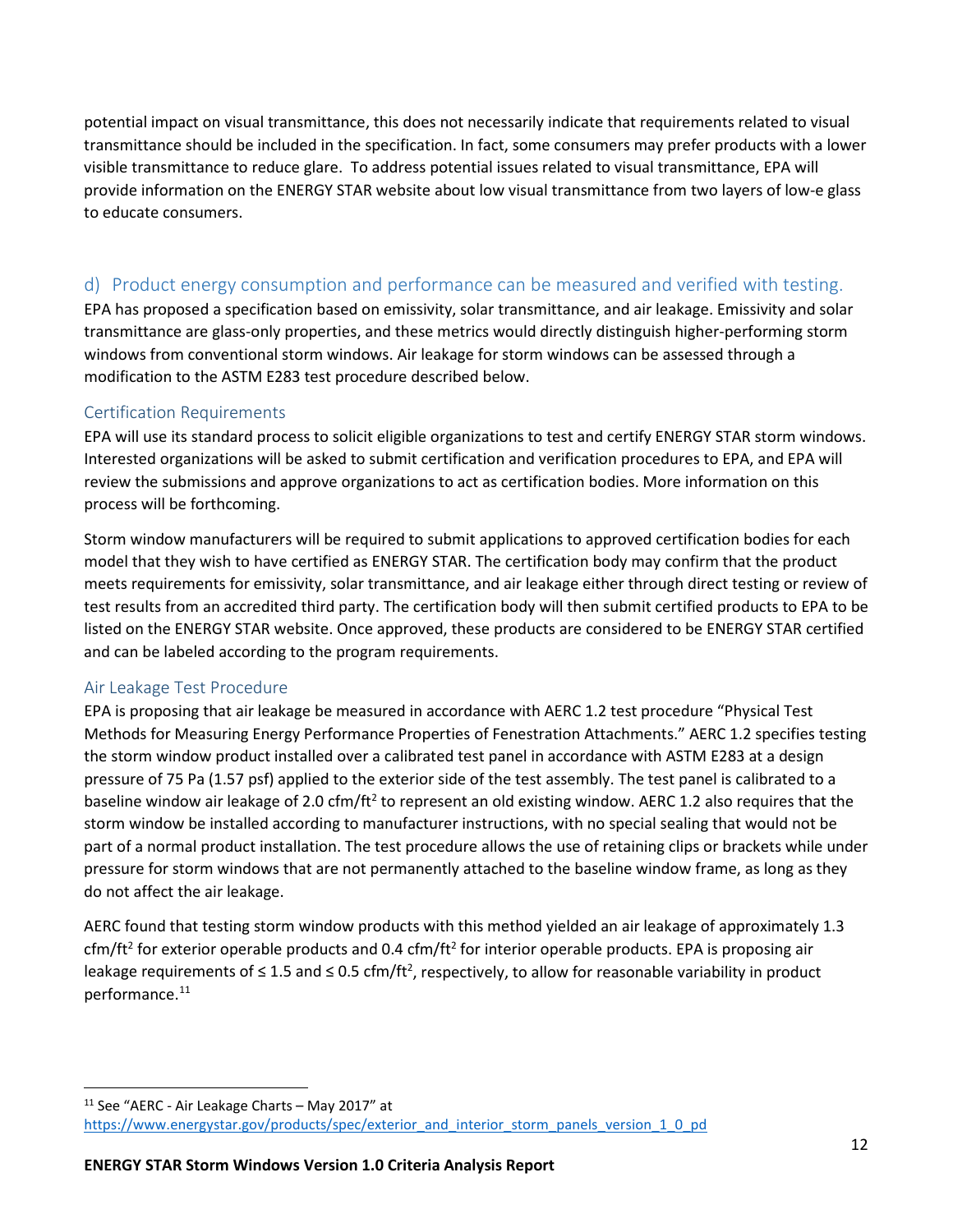#### <span id="page-12-0"></span>Frame Performance and Alternative Certification

EPA is not proposing the use of U-factor and SHGC for the storm window criteria, as these metrics account for the thermal performance of frame material in addition to glazing materials. Additional analysis provided to EPA shows that the frame of exterior and interior storm windows has a negligible impact on product performance. Specifically, the effect of storm window frame material on overall U-factor is 1.9-2.6%, while the effect of glazing type (low-e vs. clear) has 10 times more impact than the frame material, reducing the U-factor of these windows by 21-24%.[12](#page-12-3)

One application where frame material can affect performance is when an aluminum frame storm window is mounted over a metal frame primary window. To address this issue, EPA is proposing that manufacturers include a reference in their installation instructions regarding the need for thermal breaks. When an aluminum frame storm window is mounted over a wood or other non-metal frame primary window, the aluminum frame does not adversely affect product performance because there is no continuous thermal bridge between the storm window frame and the primary window frame.

AERC is currently developing procedures to certify fenestration attachments, including storm windows, for Ufactor, SHCG, and Annual Energy Performance (AEP). AERC expects to publish technical documents on product certification by Fall 2017. Once available, EPA will evaluate these procedures for possible inclusion as an alternative path for ENERGY STAR certification for products with equivalent energy performance via other metrics.

### <span id="page-12-1"></span>e) Investment in increased energy efficiency can be recovered within reasonable period of time.

While developing specification criteria for a new product category, EPA evaluates the cost-effectiveness of the proposed criteria, including:

- Additional cost of energy-saving technologies for the manufacturer
- Incremental cost and payback of increased efficiency products to consumers
- Price of energy

#### <span id="page-12-2"></span>Price Premium

In its research on product prices from big-box home improvement chains, EPA found the range of product costs to be \$34 to \$59 for clear glass storm windows and \$45 to \$131 for low-e storm windows. The range in prices resulted mainly from a wide range of available sizes. EPA noted that some low-e storm windows were marketed as premium models with extra features, such as double weather stripping or better frame design. As discussed in Section D, these improvements have a negligible impact on energy performance compared to the improvement of low-e glass. When evaluating cost effectiveness and payback, EPA uses basic and lower-priced products to isolate the cost of the improved technology; therefore, EPA excluded price quotes for the high-end models from its analysis. One retailer's prices were consistently \$20-\$30 higher than other retailers' for the same storm windows. Therefore, EPA also excluded those price quotes from its analysis.

The final dataset used for the evaluation included prices from 41 clear and low-e storm windows. From the dataset, the average price per square foot was found to be \$4.58 for clear storm windows and \$6.16 for low-e

<span id="page-12-3"></span> $12$  See "Birch Point Consulting - Additional Comments on Storm Window Frames - March 2017" at [https://www.energystar.gov/products/spec/exterior\\_and\\_interior\\_storm\\_panels\\_version\\_1\\_0\\_pd](https://www.energystar.gov/products/spec/exterior_and_interior_storm_panels_version_1_0_pd)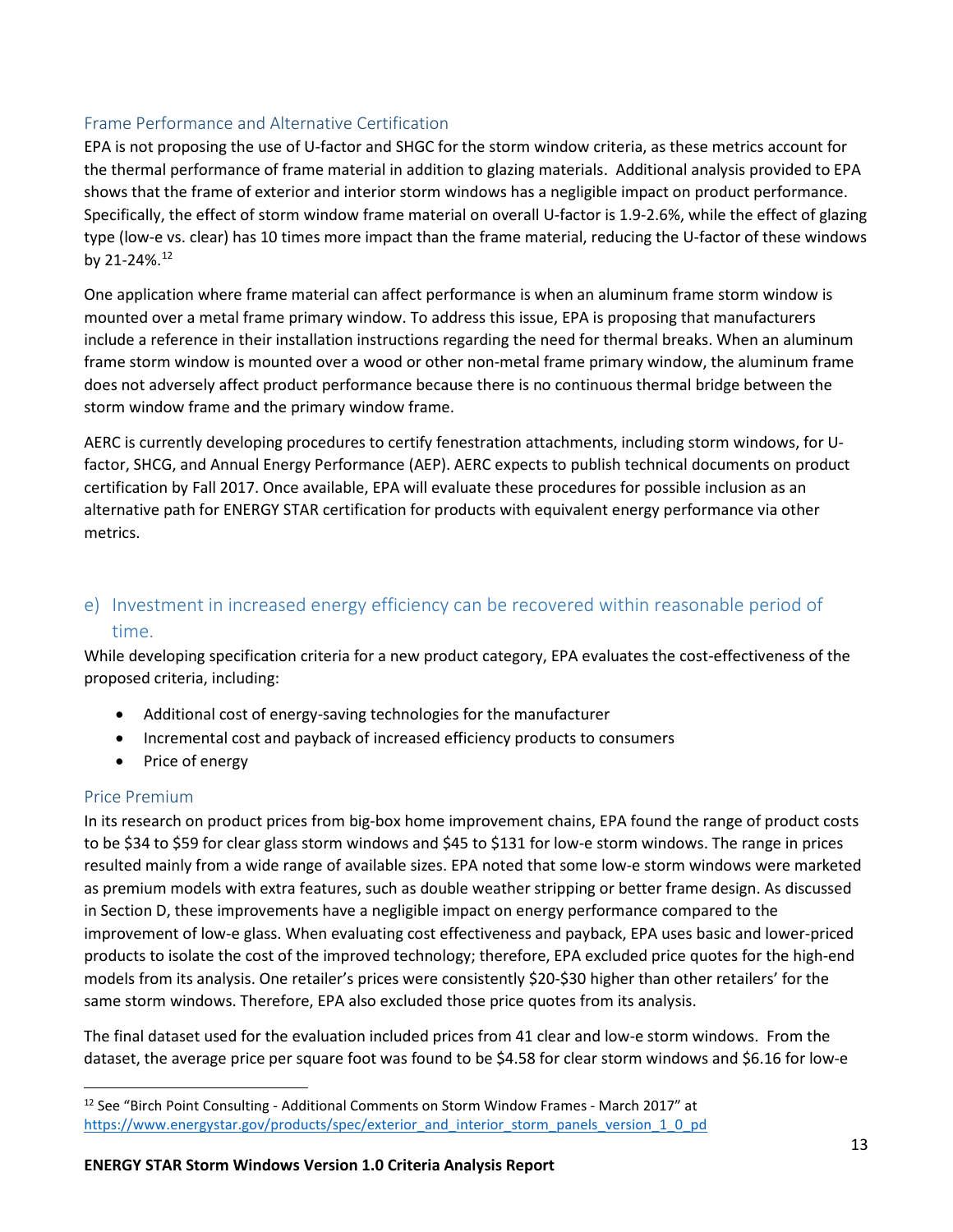storm windows. These prices are slightly lower than the values used by PNNL in the paper that EPA cited in the Framework Document, but the price premium is slightly higher. Table 7 describes the values used in the PNNL paper and the values EPA calculated from its online research.

| <b>Product Type</b>                | <b>Price Range</b> |              | <b>Price per Square Foot</b> |            |  |
|------------------------------------|--------------------|--------------|------------------------------|------------|--|
|                                    | PNNL <sup>13</sup> | <b>EPA</b>   | PNNL <sup>14</sup>           | <b>EPA</b> |  |
| <b>Internal Clear Storm Window</b> | \$70-\$125         | $$34 - $59$  | \$6.00                       | \$4.58     |  |
| <b>External Clear Storm Window</b> | \$70-\$125         | $$34 - $59$  | \$7.00                       | \$4.58     |  |
| Internal Low-E Storm Window        | \$80-\$150         | $$45 - $131$ | \$7.00                       | \$6.16     |  |
| <b>External Low-E Storm Window</b> | \$80-\$150         | $$45 - $131$ | \$8.00                       | \$6.16     |  |

#### *Table 7: Cost Data for Clear and Low-E Storm Windows*

#### <span id="page-13-0"></span>Payback Calculations by Climate Zone

To understand how the updated price per square foot affects payback, EPA updated PNNL's RESFEN analysis with the revised information. [Figure 5](#page-13-1) presents incremental payback for low-e storm windows with the updated pricing information. Note that all other variables were kept unchanged from the original PNNL analysis.

#### <span id="page-13-1"></span>*Figure 5: Incremental Payback for Low-E Storm Windows*

PNNL's research showed the payback for low-e storm windows to be in the range of 2.4 to 5.7 years, while EPA's research with updated costs shows the payback to be in the range of 3.8 to 8.5 years across all Climate Zones. These paybacks show a reasonable return on the consumer's investment in increased energy efficiency, well within the lifetime of the product.



<span id="page-13-3"></span><span id="page-13-2"></span> <sup>13</sup>PNNL-22565 "Low-E Windows: Market Assessment and Pathways to Market Transformation." June 2013. 14PNNL-24826, "Energy Savings of Low-E Storm Windows and Panels across US Climate Zones," August 2015.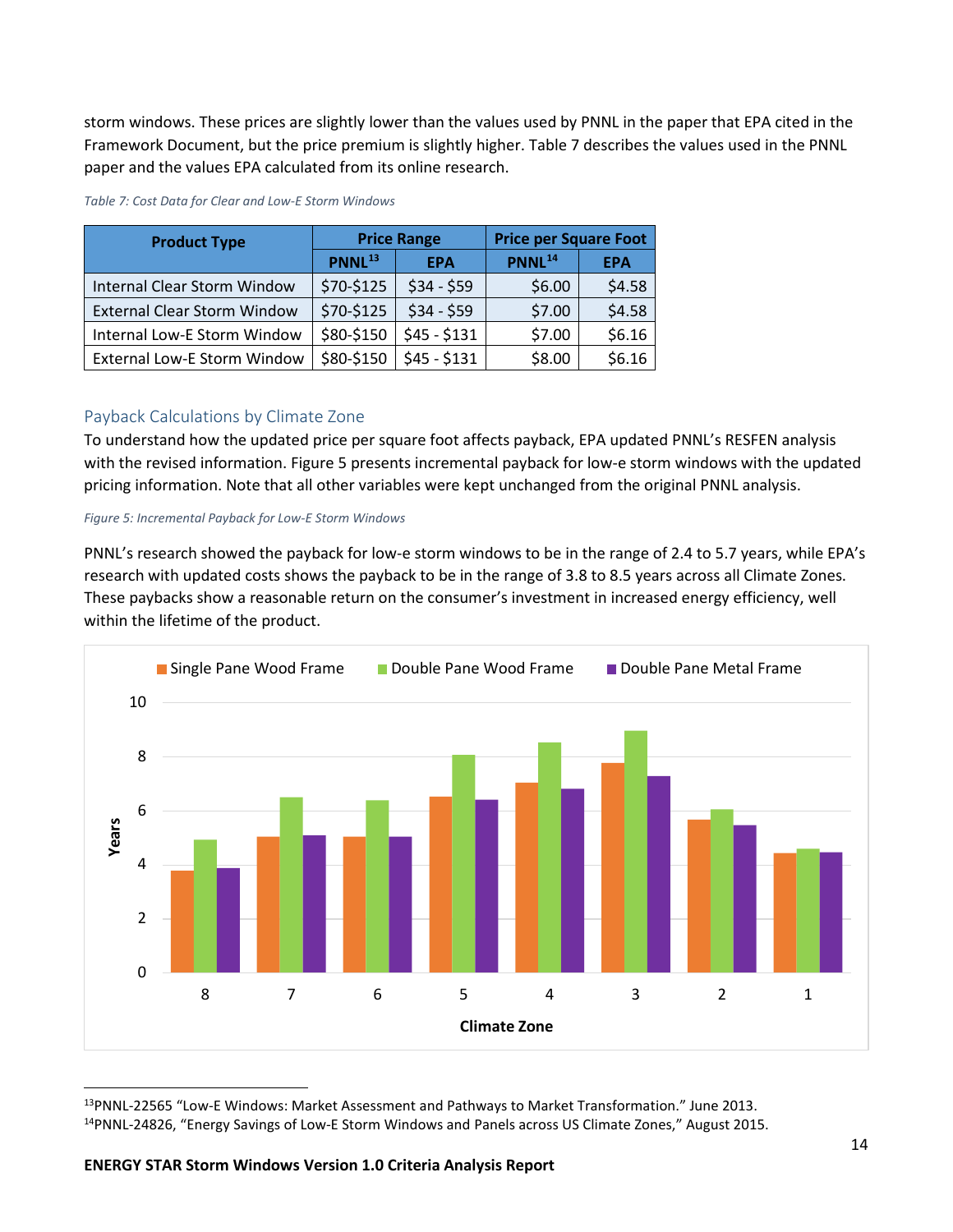### <span id="page-14-0"></span>f) Labeling would effectively differentiate products and be visible for purchasers

Storm windows have been a reliable choice for consumers for many decades. Storm windows that use glass with low-e coatings have been available to consumers since 2009. When combined with other features that reduce air leakage, low-e storm windows can provide better thermal performance than traditional storm windows.

It can be very difficult to differentiate low-e glass from clear glass through visual inspection alone, and consumers can find it challenging to understand and trust marketing material about the technology. An ENERGY STAR label will help consumers identify better-performing low-e storm windows from conventional storm windows and should improve their trust in the technology. In addition, having an ENERGY STAR certification program for storm windows will help utilities and weatherization programs promote the option of low-e storm windows or offer rebates/incentives to homeowners for installing low-e storm windows. In jurisdictions with historical preservation codes that prohibit window replacements, low-e storm windows can help make the whole window assembly more energy efficient without affecting the look of the windows.

### <span id="page-14-1"></span>Conclusion

Based on EPA's research and the research papers cited in the Framework Document, the Agency believes that ENERGY STAR certified storm windows would satisfy all of the ENERGY STAR Guiding Principles and therefore are a good candidate for addition to the ENERGY STAR program.

- The proposed Version 1.0 criteria could save a significant amount of energy, up to 1.2 trillion Btu on a national basis at a 50% market share.
- Qualifying products would be broadly available from more than one manufacturer, and manufacturers would be able to use a variety of different glazing options to meet the proposed criteria.
- Storm windows with low-e glass are of equal or better quality than conventional storm windows and therefore maintain or enhance product performance.
- The proposed criteria of emissivity, solar transmittance, and air leakage can all be measured and verified with testing.
- Low-e storm windows have a payback period of 2.4 to 8.5 years.
- Labeling with ENERGY STAR would help differentiate low-e storm windows from conventional storm windows.

### <span id="page-14-2"></span>Next Steps

<span id="page-14-3"></span>EPA requests that stakeholders provide comments on the proposed Draft 1 Specification and Criteria Analysis Report. During the comment period, EPA will hold a webinar to review the proposal. EPA will provide a response to comment document on all feedback received from stakeholders and expects to release the final draft specification in the fall of 2017, followed by another comment period. Please submit all comments and supporting information t[o windows@energystar.gov](mailto:windows@energystar.gov) by August 31, 2017.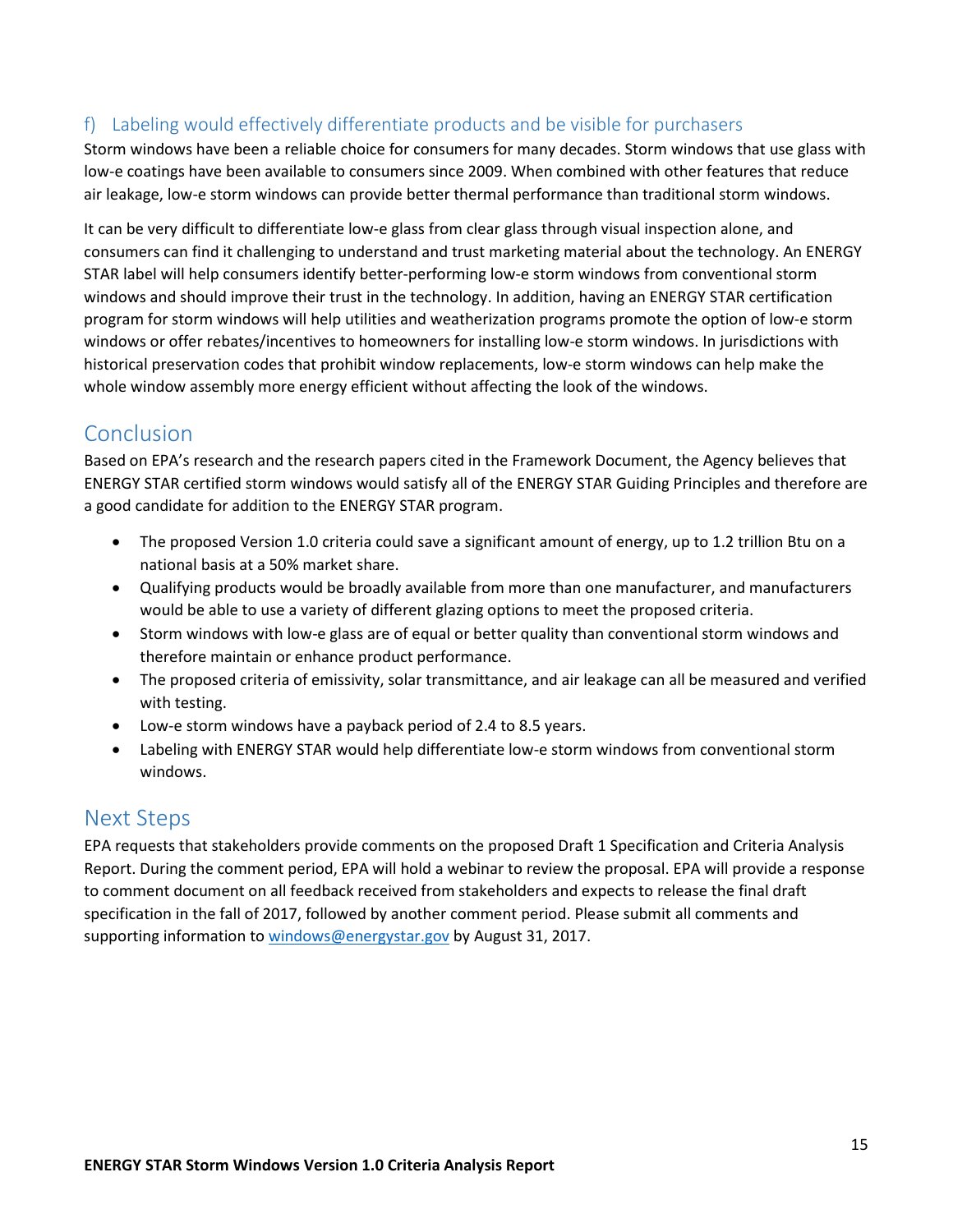## <span id="page-15-0"></span>Appendix A: U-factor, SHGC, and VT of Storm Windows over Different Primary Windows

| <b>Primary Window</b>           | Storm Window <sup>15</sup> | U-factor                   | <b>SHGC</b> | <b>VT</b> |
|---------------------------------|----------------------------|----------------------------|-------------|-----------|
|                                 | <b>Type</b>                | (Btu/hr ft <sup>2</sup> F) |             |           |
|                                 | $\qquad \qquad -$          | 0.88                       | 0.61        | 0.66      |
|                                 | Clear, Exterior            | 0.47                       | 0.54        | 0.57      |
| Wood Double Hung, Single Glazed | Clear, Interior            | 0.46                       | 0.54        | 0.59      |
|                                 | Low-e, Exterior            | 0.36                       | 0.46        | 0.52      |
|                                 | Low-e, Interior            | 0.34                       | 0.50        | 0.54      |
|                                 |                            | 0.51                       | 0.57        | 0.61      |
|                                 | Clear, Exterior            | 0.34                       | 0.49        | 0.53      |
| Wood Double Hung, Double Glazed | Clear, Interior            | 0.32                       | 0.51        | 0.55      |
|                                 | Low-e, Exterior            | 0.28                       | 0.42        | 0.48      |
|                                 | Low-e, Interior            | 0.26                       | 0.47        | 0.50      |
|                                 |                            | 0.87                       | 0.64        | 0.69      |
|                                 | Clear, Exterior            | 0.46                       | 0.58        | 0.62      |
| Wood Fixed, Single Glazed       | Clear, Interior            | 0.45                       | 0.56        | 0.62      |
|                                 | Low-e, Exterior            | 0.34                       | 0.50        | 0.56      |
|                                 | Low-e, Interior            | 0.34                       | 0.52        | 0.57      |
|                                 |                            | 0.47                       | 0.60        | 0.64      |
|                                 | Clear, Exterior            | 0.32                       | 0.53        | 0.57      |
| Wood Fixed, Double Glazed       | Clear, Interior            | 0.32                       | 0.54        | 0.58      |
|                                 | Low-e, Exterior            | 0.27                       | 0.46        | 0.52      |
|                                 | Low-e, Interior            | 0.25                       | 0.50        | 0.53      |

**Source**: PNNL-24444. "Thermal and Optical Properties of Low-E Storm Windows and Panels," July 2015.

<span id="page-15-1"></span><sup>&</sup>lt;sup>15</sup> Low-e storm window: Storm window with standard pyrolytic low-e glass with an emissivity of 0.15 was modeled. For Climate Zones 1, 2, and 3, a solar transmittance of 0.50 was modeled. For Climate Zones 4, 5, 6, 7, and 8, a solar transmittance of 0.69 was modeled.

Clear glass storm window: Emissivity of 0.84 and solar transmission of 0.86 were modeled.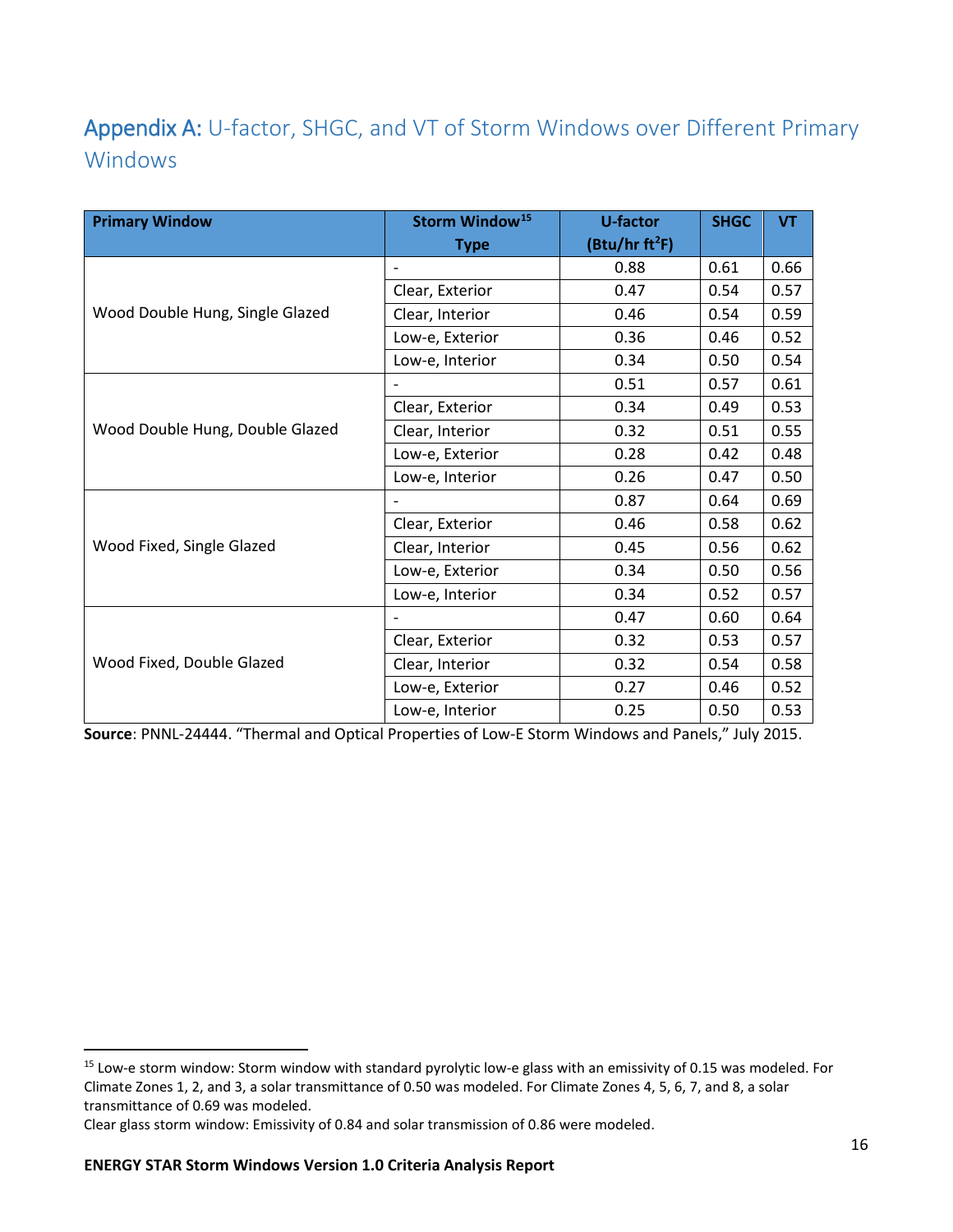| <b>Primary Window</b>                | <b>Storm Window</b> | <b>U-factor</b>            | <b>SHGC</b> | <b>VT</b> |
|--------------------------------------|---------------------|----------------------------|-------------|-----------|
|                                      | <b>Type</b>         | (Btu/hr ft <sup>2</sup> F) |             |           |
| Aluminum Double Hung, Single Glazed  |                     | 1.12                       | 0.61        | 0.65      |
| Worst-case mounting                  | Clear, Exterior     | 0.67                       | 0.56        | 0.58      |
| Thermally broken mounting            | Clear, Exterior     | 0.58                       | 0.56        | 0.59      |
| (recommended)                        | Clear, Interior     | 0.53                       | 0.53        | 0.59      |
| Worst-case mounting                  | Low-e, Exterior     | 0.57                       | 0.47        | 0.53      |
| Thermally broken mounting            | Low-e, Exterior     | 0.44                       | 0.48        | 0.54      |
| (recommended)                        | Low-e, Interior     | 0.41                       | 0.50        | 0.54      |
| Aluminum Double Hung, Double Glazed  |                     | 0.75                       | 0.58        | 0.60      |
| Worst-case mounting                  | Clear, Exterior     | 0.55                       | 0.51        | 0.54      |
| Thermally broken mounting            | Clear, Exterior     | 0.45                       | 0.52        | 0.55      |
| (recommended)                        | Clear, Interior     | 0.41                       | 0.51        | 0.55      |
| Worst-case mounting                  | Low-e, Exterior     | 0.49                       | 0.44        | 0.49      |
| Thermally broken mounting            | Low-e, Exterior     | 0.36                       | 0.44        | 0.50      |
| (recommended)                        | Low-e, Interior     | 0.32                       | 0.47        | 0.50      |
| <b>Aluminum Fixed, Single Glazed</b> |                     | 1.06                       | 0.72        | 0.77      |
| Worst-case mounting                  | Clear, Exterior     | 0.62                       | 0.59        | 0.62      |
| Thermally broken mounting            | Clear, Exterior     | 0.55                       | 0.61        | 0.65      |
| (recommended)                        | Clear, Interior     | 0.51                       | 0.60        | 0.66      |
| Worst-case mounting                  | Low-e, Exterior     | 0.51                       | 0.50        | 0.57      |
| Thermally broken mounting            | Low-e, Exterior     | 0.42                       | 0.52        | 0.59      |
| (recommended)                        | Low-e, Interior     | 0.38                       | 0.56        | 0.60      |
| <b>Aluminum Fixed, Double Glazed</b> |                     | 0.62                       | 0.67        | 0.71      |
| Worst-case mounting                  | Clear, Exterior     | 0.47                       | 0.54        | 0.58      |
| Thermally broken mounting            | Clear, Exterior     | 0.40                       | 0.56        | 0.60      |
| (recommended)                        | Clear, Interior     | 0.36                       | 0.57        | 0.61      |
| Worst-case mounting                  | Low-e, Exterior     | 0.42                       | 0.47        | 0.52      |
| Thermally broken mounting            | Low-e, Exterior     | 0.33                       | 0.48        | 0.55      |
| (recommended)                        | Low-e, Interior     | 0.29                       | 0.53        | 0.56      |

**Source**: PNNL-24444. "Thermal and Optical Properties of Low-E Storm Windows and Panels," July 2015.